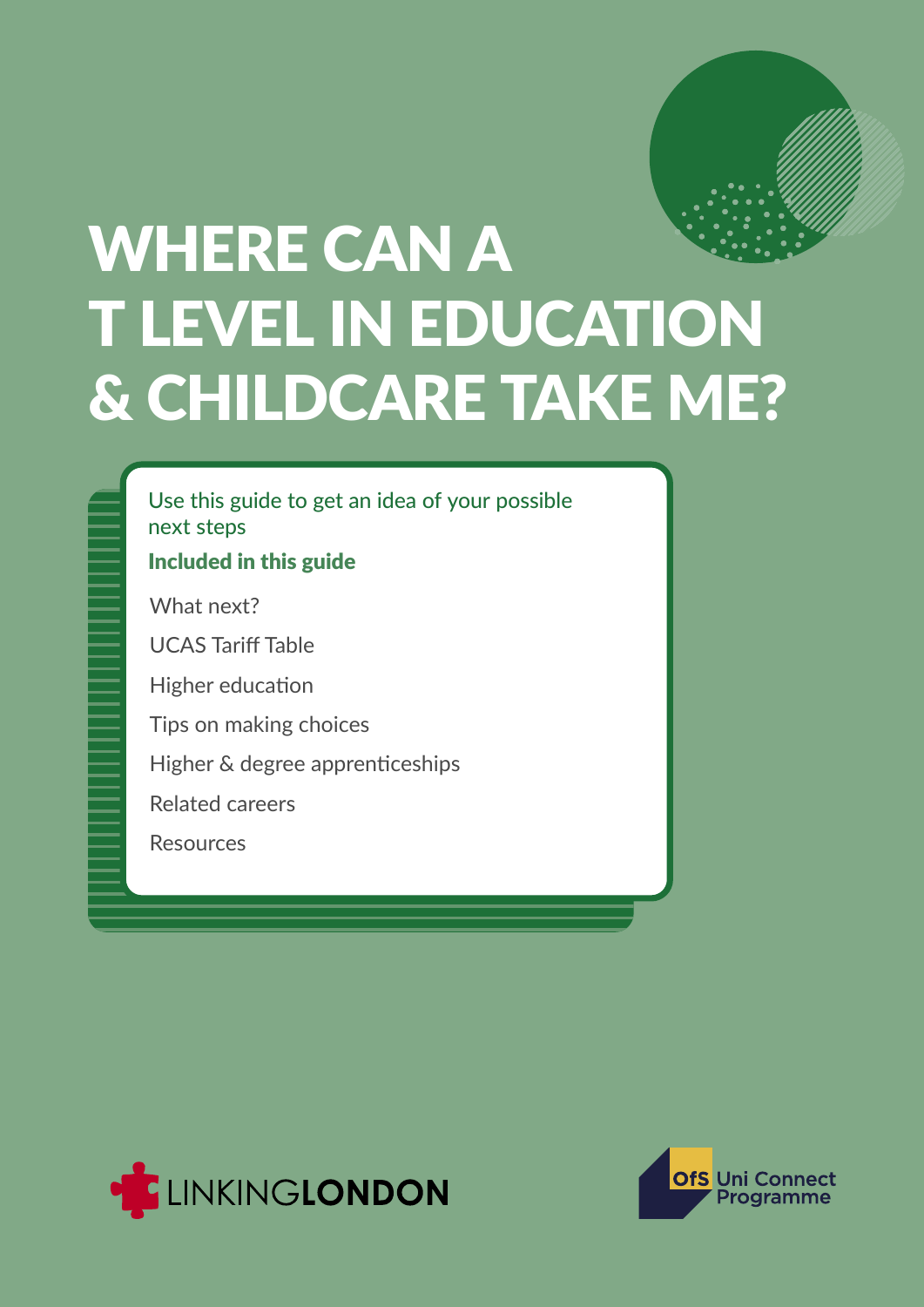So you are studying a T Level in Education & Childcare and are thinking about your next steps.

There are a range of qualifications you could work towards after your T Level course - depending on the grade you achieve and the kind of learning environment you're interested in - or you could decide to go straight into work or an apprenticeship. What you choose will depend on you, but this guide is designed to help you make an informed decision and consider all your options.

#### Higher National Certificate Level 4 - One year

#### **What are my options?**

## What next?

- HNC Public Health & Community Studies
- HNC Early Childhood Education & Care
- HNC Social & Community Work

#### Higher National Diploma or Foundation Degree Level 5 - One or two years

- HND Education and Training
- HND Early Childhood Development & Learning
- HND Applied Psychology
- FdA Education & Learning

| <b>Higher</b><br>education (HE) | go straight into studying at a higher level, either at university or<br>a college - in this guide, we use 'provider' to mean university or college |
|---------------------------------|----------------------------------------------------------------------------------------------------------------------------------------------------|
| Apprenticeship                  | combine working with studying to gain a higher-level qualification                                                                                 |
| <b>Work</b>                     | go into a line of work with Level 3 qualification entry requirements,<br>such as a Teaching and Support Assistant or Early Years Educator          |

#### Possible courses could include:

#### Possible courses could include:

You can use UCAS search to find a course and provider that is right for you. Most HNCs, HNDs and degrees will require an application via the UCAS undergraduate portal. For the vast majority of full time HE courses you will need to apply via UCAS. If you are interested in applying for a part time course you usually need to apply direct to the provider you want to go to. When you apply you will need to include a personal statement, explaining why you want to apply for the course as well as providing information about your T Level programme. Always be mindful of the entry requirements for different courses and check that your course (Education and Childcare) is accepted by the higher education provider.

Please always check directly with providers for the most up to date, accurate information on course options.

## Higher education

Study beyond Level 3 could include different qualification options which we've outlined below. HE qualifications can be gained at universities as well as most colleges, who mainly offer foundation degrees, Higher National Certificates and Higher National Diplomas.

| <b>T</b> Level<br><b>Qualification grade</b> | <b>UCAS</b><br><b>Tariff Points</b> | A Level equivalent<br>to tariff | <b>BTEC Extended Diploma</b><br>(RQF) equivalent to tariff |
|----------------------------------------------|-------------------------------------|---------------------------------|------------------------------------------------------------|
| Distinction*                                 | 168                                 | $A^*A^*A^*$                     | $D^*D^*D^*$                                                |
| <b>Distinction</b>                           | 144                                 | <b>AAA</b>                      | <b>DDD</b>                                                 |
| <b>Merit</b>                                 | 120                                 | <b>BBB</b>                      | DMM-DDM                                                    |
| <b>Pass</b><br>(C or higher on core)         | 96                                  | <b>CCC</b>                      | <b>MMM</b>                                                 |
| <b>Pass</b><br>(D or E on the core)          | 72                                  | <b>DDD</b>                      | MPP-MMP                                                    |

### UCAS Tariff Table

To help you understand the value of your T Level grade against other Level 3 qualifications

'T-LEVELS' is a registered trademark of the Department for Education. 'T Level' is a registered trademark of the Institute for Apprenticeships and Technical Education. The T Level is a qualification approved and managed by the Institute.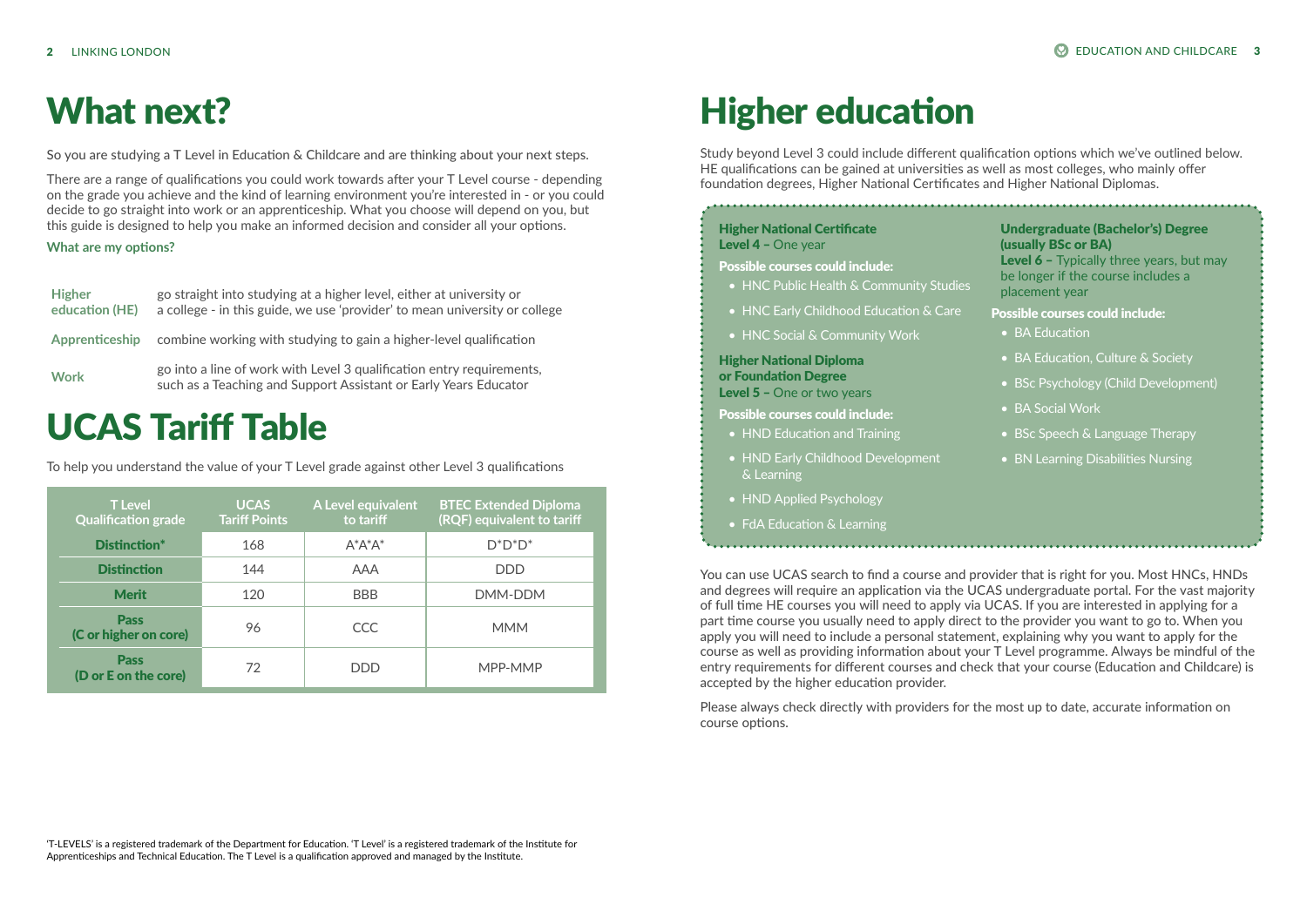#### Picking what and where to study at a higher level

- Consider where you want to study in relation to where you live. Will you be commuting and if so what is the journey time like?
- If you are looking to move away to study consider accommodation and whether you'd like to live in halls of residence – if so there is often an early sign up process so check with individual institutions
- Choose the right course by researching modules and considering personal/academic interests. A course with the same title could be quite different at different places!
- Sort out your budget and apply for student finance as early as possible
- Attend as many **[open days](https://www.whatuni.com/open-days/)** as possible and ask students and staff questions about the institution, the course and the types of support you can expect



When you come to write your **personal statement** make sure to emphasise the elements of your T Level that are relevant to the course you're applying for. Not many students will have had an industry placement like yours and you should highlight your Occupational Specialism too! It's all about connecting what you are doing now with what you want to be doing in the future.

### Tips on making choices

### Remember…

## Higher & degree apprenticeships

Higher and degree apprenticeships combine work with study and offer on-the-job training, a salary and an academic qualification on completion. Below are some examples to give you an idea of the kinds of apprenticeships that may be available in the field of education and childcare.

- Support Worker Apprentice (HNC, Level 4) £12k per annum
- Nursery Assistant Apprentice (HNC, Level 4) £11k per annum
- Residential Support Worker for Children & Young People Apprentice (HNC, Level 4) - £10k per annum
- Teaching (Qualified Teacher Status, Level 6) £16-26k per annum
- Social worker (degree with honours, Level 6) £23k per annum

The salary ranges we have included are to give you a general idea but these will vary a lot and you should always check individual apprenticeship vacancies for specific details.

Start your search for apprenticeship opportunities using the government's **'find an apprenticeship'** service and **RateMyApprenticeship** for resources to help with the application process.

\* Please note that the teacher apprenticeship requires you to have an undergraduate degree already, as it is a one-year scheme. Apprenticeships working with children will likely require you to pass an enhanced criminal background check.

#### Remember…

When it comes to applying for an apprenticeship, it is a lot like applying for a job so you need to approach it in a similar way. Keep track of any application deadlines for roles you are interested in. Relate your experience, both academic and practical, gained during your T Level to the role you are applying for. The person reading your application may not know much about T Levels because they are so new, so explain how the industry placement and other aspects of the course have prepared you for the role.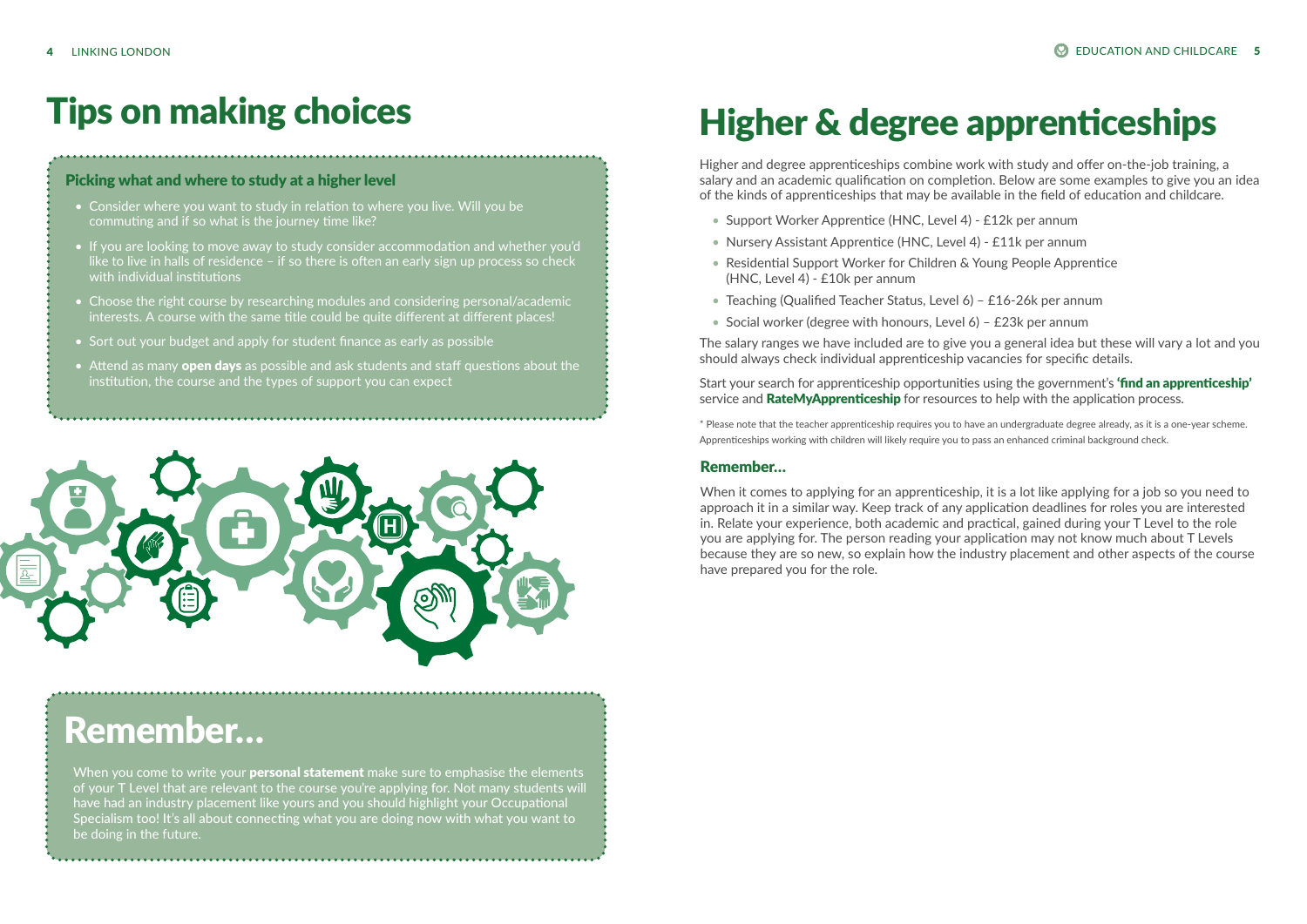#### Straight after your T Level

**Salary** Starting: £14,000 With experience: £24,000

Role/Career Nursery Assistant

#### Brief description

Help babies and children up to 5 years old to develop and learn in a safe and supportive setting

#### Qualifications required

For entry-level positions, you'll need to have basic literacy and numeracy skills. A level 3 qualification in early years will be useful in applying for this role, as well as experience in a nursery setting – this could be through placements on the T Level or through volunteering. A paediatric first aid certificate will also be useful.

### Related careers



You may want to go straight into work after you finish your T Level, so below we've included a few careers which usually require a Level 3 qualification. Where relevant, we've included more senior roles in similar pathways which require a higher education qualification.

#### After further study

Role/Career Early Years Teacher

#### Salary

Starting: £16,000-£18,000 With experience: £22,000-£30,000

#### Brief description

Work with children up to the age of five in preschool settings and the foundation stage of primary school, working to inspire, excite and nurture children though a crucial stage of their development

**Salary** Starting: £25,714-£36,961 With experience: £36,961-£41,604

#### Qualifications required

To become an early years teacher, you'll need to gain early years teacher status (EYTS). EYTS is a specialist qualification that allows you to work with children up to five years old only. You can gain this through a full-time undergraduate degree in an early childhood-related subject – always check the course leads to EYTS before applying.

#### Straight after your T Level

Role/Career Teaching Assistant

#### **Salary**

Starting: £11,500- 17,364 With experience: £17,364-£23,000

#### Brief description

TAs support pupils in their educational, emotional and social development in schools and nurseries. TAs also support the teacher by undertaking duties that will free up their time for teaching.

#### Qualifications required

For entry-level positions, you'll need to have basic literacy and numeracy skills and experience of working with children. You don't need a degree to become a TA, but L3 qualifications and experience in childcare, nursery, play or youth work could be useful

Much of this information was sourced from [Prospects](https://www.prospects.ac.uk/job-profiles) and the [National Careers Service](https://nationalcareers.service.gov.uk/explore-careers) we recommend looking online at their job profiles. The salary ranges, qualifications and experience required are examples and you should always check specific details direct with the employer themselves.

#### After further study

Role/Career Primary School Teacher

#### Brief description

Teachers develop schemes of work and lesson plans in line with curriculum objectives, facilitating learning by establishing a relationship with pupils and creating a positive learning environment in the classroom.

#### Qualifications required

Must have a degree and achieve qualified teacher status (QTS) by completing a period of initial teacher training (ITT). In order to achieve QTS you can take an undergraduate Bachelor of Education (BEd) or a BA/BSc with QTS. However, there are other ways to obtain QTS after completion of a L6 degree, such as obtaining a Postgraduate Certificate in Education (PGCE).

#### Straight after your T Level

Role/Career Community Development Worker

#### **Salary**

Starting: £16,000-£26,000 With experience: £21,000-£36,000

#### Brief description

Act as a link between communities and other local authority providers to address the cultural, economic or geographic inequalities within those communities.

#### Qualifications required

Entry without a degree is possible, but an HNC (L4) or HND (L5) in community and social work would be an advantage to broaden career development. Volunteering with local groups is a good way of obtaining practical experience within the community.

#### After further study

Role/Career Social Worker

#### **Salary**

Starting: £24,000-£30,000 With experience: £30,000-£40,000

#### Brief description

You'll support individuals and their families through difficult times and ensure that vulnerable people are safeguarded from harm with the primary aim of helping improve outcomes in people's lives.

#### Qualifications required

An undergraduate degree will be required to become a social worker which will need to be approved by Social Work England. There are postgraduate intensive options to qualify if you did not study social work at undergraduate level.